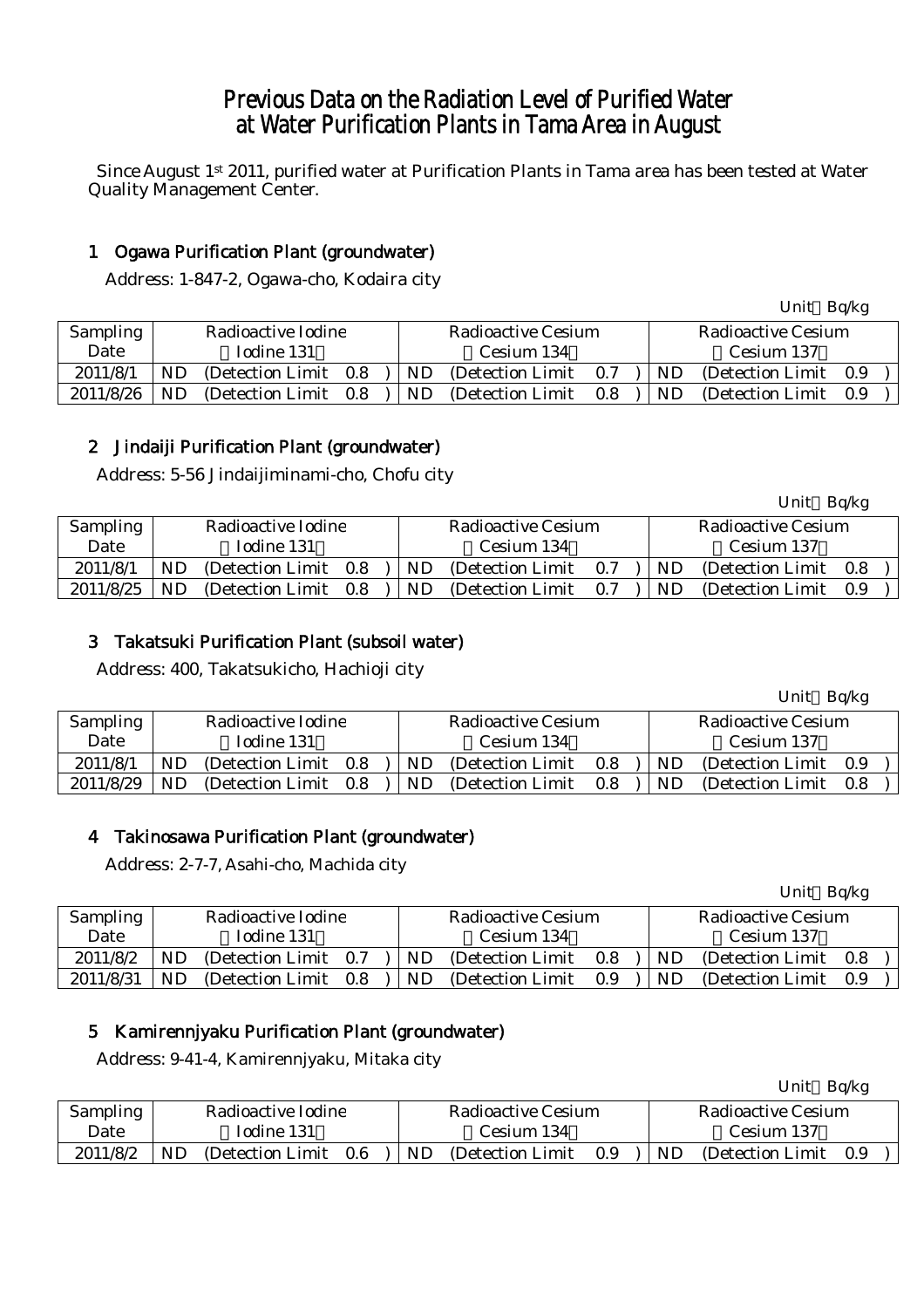## 6 Tachikawasunagawa Purification Plant (groundwater)

Address: 6-41-1, Sunagawa-cho, Tachikawa city

| <b>Sampling</b> |    | Radioactive Iodine    |  |     | Radioactive Cesium | Radioactive Cesium |           |                   |     |  |
|-----------------|----|-----------------------|--|-----|--------------------|--------------------|-----------|-------------------|-----|--|
| Date            |    | Iodine 131            |  |     | Cesium 134         | Cesium 137         |           |                   |     |  |
| 2011/8/2        | ND | (Detection Limit 0.7) |  | ND. | (Detection Limit)  | 0.9                | <b>ND</b> | (Detection Limit) | 0.9 |  |

## 7 Shibakubo Purification Plant (groundwater)

Address: 5-9-1,Shibakubo,Nishitokyo city

| <b>Sampling</b> |            | Radioactive Iodine    |  | Radioactive Cesium |                   |     |           | Radioactive Cesium |     |  |  |
|-----------------|------------|-----------------------|--|--------------------|-------------------|-----|-----------|--------------------|-----|--|--|
| Date            | Iodine 131 |                       |  | Cesium 134         |                   |     |           | Cesium 137         |     |  |  |
| 2011/8/3        | ND         | (Detection Limit 0.7) |  | ND                 | (Detection Limit) | 0.7 | <b>ND</b> | (Detection Limit)  | 0.8 |  |  |

## 8 Kokubunjikitamachidaini Purification Plant (groundwater)

Address: 4-1-51, Kitamachi, Kokubunji city

| Sampling  |    | Radioactive Iodine    |     |     | Radioactive Cesium |     | Radioactive Cesium |                   |     |  |  |
|-----------|----|-----------------------|-----|-----|--------------------|-----|--------------------|-------------------|-----|--|--|
| Date      |    | Iodine 131            |     |     | Cesium 134         |     |                    | Cesium 137        |     |  |  |
| 2011/8/3  | ND | (Detection Limit)     | 0.8 | ND. | (Detection Limit)  | 0.7 | ND.                | (Detection Limit) | 0.9 |  |  |
| 2011/8/26 | ND | (Detection Limit 0.7) |     | ND  | (Detection Limit)  | 0.9 | ND.                | (Detection Limit) | 0.8 |  |  |

## 9 Saiwaimachi Purification Plant (groundwater)

Address: 2-24, Saiwai-cho, Huchu city

Unit Bq/kg

Unit Bq/kg

Unit Bq/kg

Unit Bq/kg

Unit Bq/kg

| <b>Sampling</b> |            | Radioactive Iodine    |  |     | Radioactive Cesium | Radioactive Cesium |     |                   |     |  |
|-----------------|------------|-----------------------|--|-----|--------------------|--------------------|-----|-------------------|-----|--|
| Date            | Iodine 131 |                       |  |     | Cesium 134         | Cesium 137         |     |                   |     |  |
| 2011/8/3        | ND.        | (Detection Limit 0.7) |  | ND. | (Detection Limit)  | 0.8                | ND. | (Detection Limit) | 0.9 |  |

### 10 Kamikitadai Purification Plant (groundwater)

Address: 1-801-1,Kamikitadai, Higashiyamato city

| Sampling |            | Radioactive Iodine |     |     | Radioactive Cesium |         |            | Radioactive Cesium |     |  |
|----------|------------|--------------------|-----|-----|--------------------|---------|------------|--------------------|-----|--|
| Date     | Iodine 131 |                    |     |     | Cesium 134         |         | Cesium 137 |                    |     |  |
| 2011/8/4 | ND         | (Detection Limit)  | 0.8 | ND. | (Detection Limit)  | $0.9\,$ | <b>ND</b>  | (Detection Limit)  | 0.9 |  |
|          |            |                    |     |     |                    |         |            |                    |     |  |

### 11 Jyousuiminami Plant (groundwater)

Address: 3-12-36, Jyousuiminamicho, Kodaira city

|                 |            |                    |     |            |                    |                    |  |            | Unit              | Bq/kg |  |
|-----------------|------------|--------------------|-----|------------|--------------------|--------------------|--|------------|-------------------|-------|--|
| <b>Sampling</b> |            | Radioactive Iodine |     |            | Radioactive Cesium | Radioactive Cesium |  |            |                   |       |  |
| Date            | Iodine 131 |                    |     | Cesium 134 |                    |                    |  | Cesium 137 |                   |       |  |
| 2011/8/4        | ND         | (Detection Limit)  | 0.7 | ND         | (Detection Limit)  | 0.7                |  | ND         | (Detection Limit) | 0.8   |  |

### 12 Izumihoncho Purification Plant (groundwater)

Address: 4-6-4,Izumihoncho, Komae city

| Sampling |     | Radioactive Iodine    |  |    | Radioactive Cesium | Radioactive Cesium |                             |                       |  |  |
|----------|-----|-----------------------|--|----|--------------------|--------------------|-----------------------------|-----------------------|--|--|
| Date     |     | Iodine 131            |  |    | Cesium 134         | Cesium 137         |                             |                       |  |  |
| 2011/8/4 | ND. | (Detection Limit 0.7) |  | ND | (Detection Limit)  | 0.8                | $\overline{\phantom{a}}$ ND | (Detection Limit 0.9) |  |  |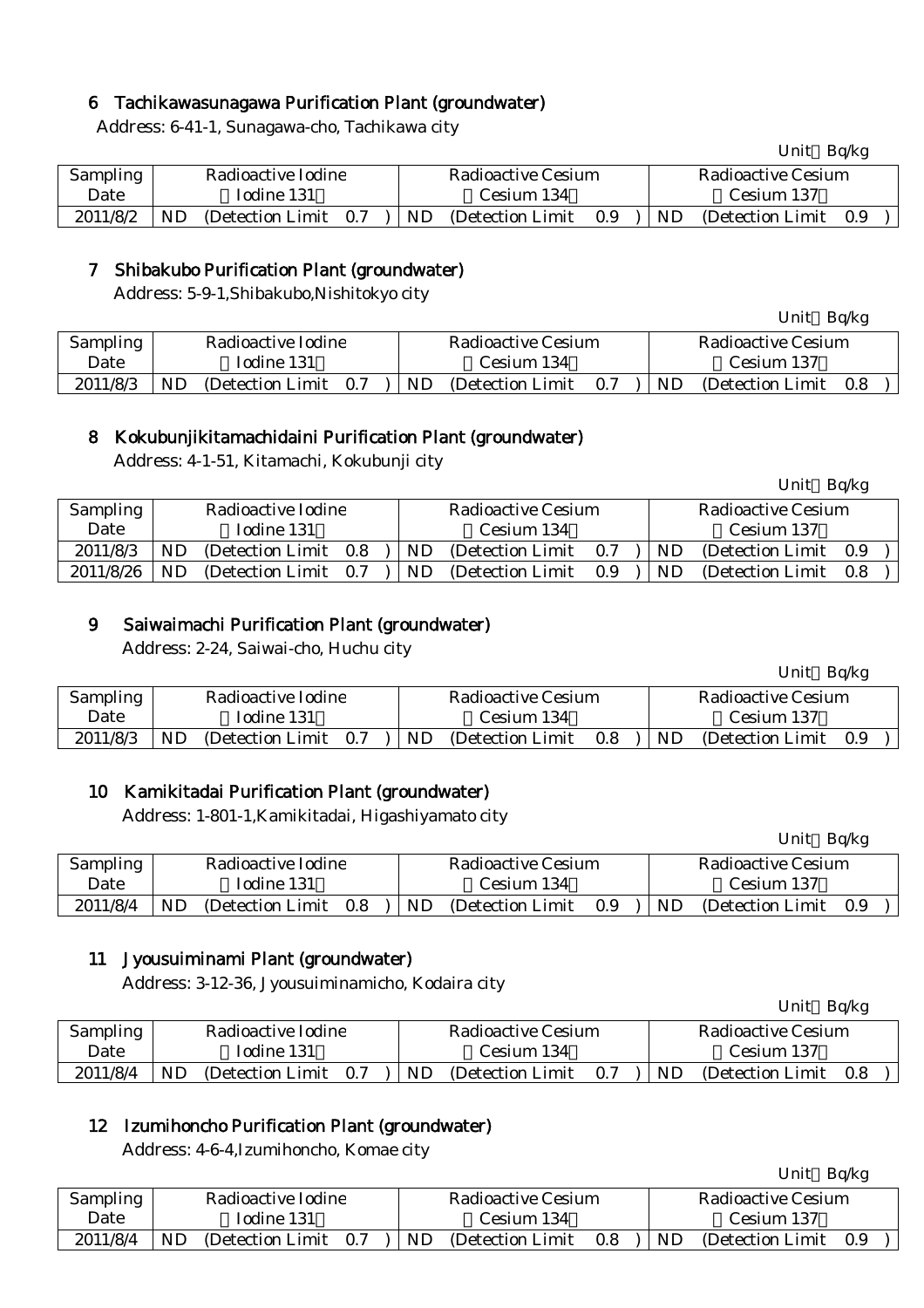## 13 Kamiyotsugi Purification Plant (groundwater)

Address: 407, Kamiyotsugi, Akiruno city

|          |    |                       |  |     |                    |                    |     | $\sim$ $\sim$ $\sim$ $\sim$ |     |  |
|----------|----|-----------------------|--|-----|--------------------|--------------------|-----|-----------------------------|-----|--|
| Sampling |    | Radioactive Iodine    |  |     | Radioactive Cesium | Radioactive Cesium |     |                             |     |  |
| Date     |    | Todine 131            |  |     | Cesium 134         |                    |     | Cesium 137                  |     |  |
| 2011/8/5 | ND | (Detection Limit 0.7) |  | ND. | (Detection Limit)  | 0.8                | ND. | (Detection Limit)           | 0.9 |  |

## 14 Takiyama Purification Plant (groundwater)

Address: 6-1-1, Takiyama, Higashikurume city

| Sampling |            | Radioactive Iodine    |  |            | Radioactive Cesium | Radioactive Cesium |           |                   |     |  |  |
|----------|------------|-----------------------|--|------------|--------------------|--------------------|-----------|-------------------|-----|--|--|
| Date     | Iodine 131 |                       |  | Cesium 134 |                    |                    |           | Cesium 137        |     |  |  |
| 2011/8/5 | ND         | (Detection Limit 0.7) |  | ND         | (Detection Limit)  | 0.9                | <b>ND</b> | (Detection Limit) | 0.9 |  |  |

## 15 Hussamusashinodai Purification Plant (groundwater)

Address:2- 32, Musashinodai, Hussa city

| Sampling |    | Radioactive Iodine |     |    | Radioactive Cesium |     |    | Radioactive Cesium |   |
|----------|----|--------------------|-----|----|--------------------|-----|----|--------------------|---|
| Date     |    | Iodine 131         |     |    | Cesium 134         |     |    | Cesium 137         |   |
| 2011/8/5 | ND | (Detection Limit)  | 0.9 | ND | (Detection Limit)  | 0.8 | ND | (Detection Limit)  | ∼ |

## 16 Sakuragaoka Purification Plant (groundwater)

Address: 4-10, Sakuragaoka, Tama city

|          |                             |                                 | Unit<br>Bq/kg                |
|----------|-----------------------------|---------------------------------|------------------------------|
| Sampling | Radioactive Iodine          | Radioactive Cesium              | Radioactive Cesium           |
| Date     | Iodine 131                  | Cesium 134                      | Cesium 137                   |
| 2011/8/6 | ND<br>(Detection Limit 0.8) | ND.<br>0.7<br>(Detection Limit) | ND.<br>(Detection Limit 0.9) |

### 17 Yaho Purification Plant (groundwater)

Address: 1462-1, Yaho, Kunitachi city

| <b>Sampling</b> |            | Radioactive Iodine |     |  | Radioactive Cesium |                   |     |            | Radioactive Cesium |     |  |  |
|-----------------|------------|--------------------|-----|--|--------------------|-------------------|-----|------------|--------------------|-----|--|--|
| Date            | Iodine 131 |                    |     |  | Cesium 134         |                   |     | Cesium 137 |                    |     |  |  |
| 2011/8/6        | ND         | (Detection Limit)  | 0.8 |  | ND                 | (Detection Limit) | 0.8 | ND.        | (Detection Limit)  | 0.8 |  |  |

### 18 Chigasedaini Purification Plant (subsoil water)

Address: 1-69-1, Chigasemati, Oume city

|          |    |                    |     |                    |                   |     |           | Unit Bq/kg         |     |  |  |
|----------|----|--------------------|-----|--------------------|-------------------|-----|-----------|--------------------|-----|--|--|
| Sampling |    | Radioactive Iodine |     | Radioactive Cesium |                   |     |           | Radioactive Cesium |     |  |  |
| Date     |    | Iodine 131         |     |                    | Cesium 134        |     |           | Cesium 137         |     |  |  |
| 2011/8/7 | ND | (Detection Limit)  | 0.8 | N <sub>D</sub>     | (Detection Limit) | 0.8 | <b>ND</b> | (Detection Limit)  | 0.9 |  |  |

### 19 Nakato Water Supplying Station (groundwater)

Address: 2-1-3,Nakato,Musasimurayama city

|          |    |                    |     |    |                    |     |    | Unit Bq/kg         |  |
|----------|----|--------------------|-----|----|--------------------|-----|----|--------------------|--|
| Sampling |    | Radioactive Iodine |     |    | Radioactive Cesium |     |    | Radioactive Cesium |  |
| Date     |    | Iodine 131         |     |    | Cesium 134         |     |    | Cesium 137         |  |
| 2011/8/7 | ND | (Detection Limit)  | 0.8 | ND | (Detection Limit)  | 0.9 | ND | (Detection Limit)  |  |

Unit Bq/kg

Unit Bq/kg

Unit Bq/kg

Unit Bq/kg

| Unit | Ba/kg |
|------|-------|
|      |       |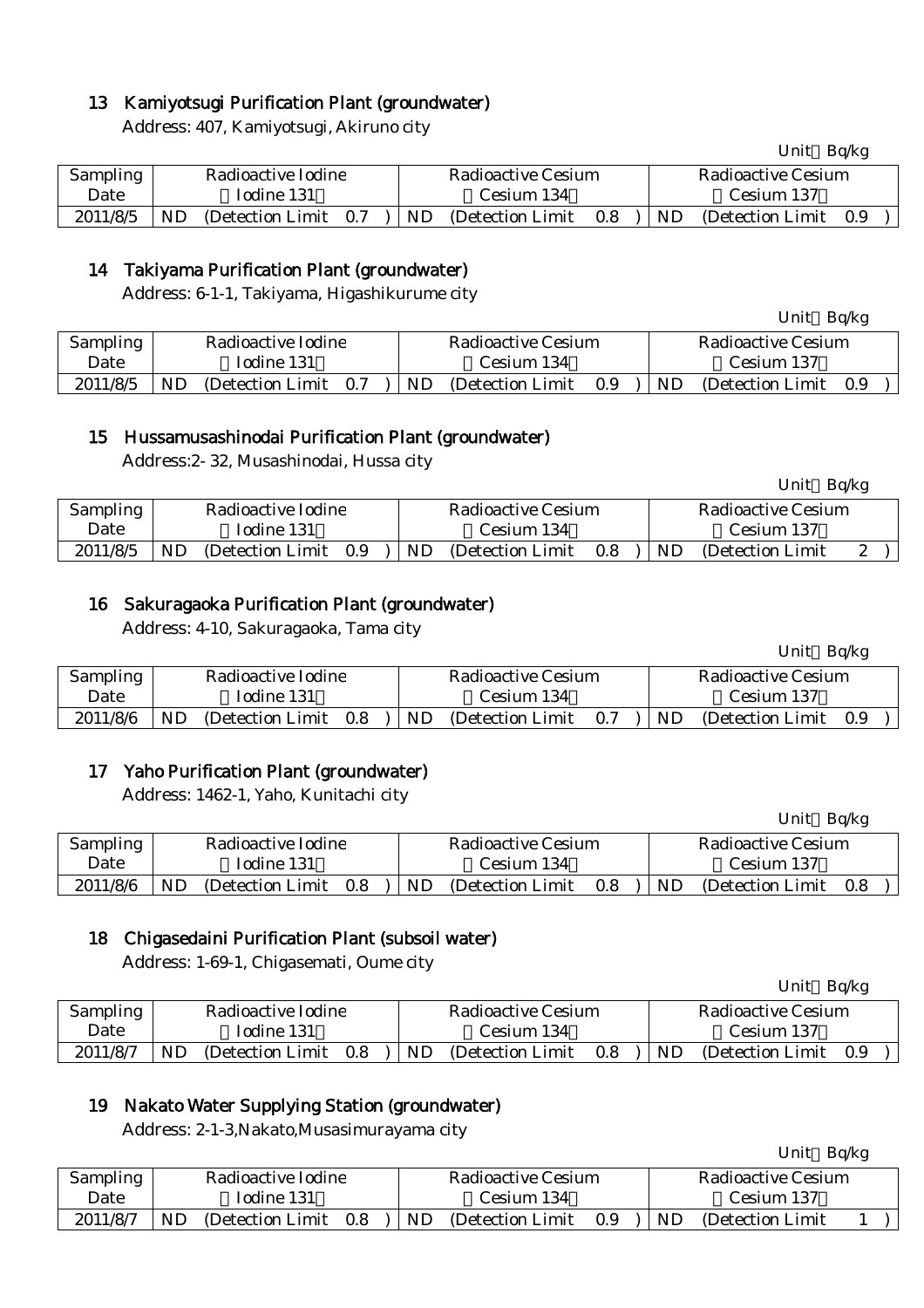## 20 Misawa Purification Plant (groundwater)

Address: 1-19-1, Misawa, Hino city Unit Bq/kg

| Sampling |            | Radioactive Iodine |  |  | Radioactive Cesium                               | Radioactive Cesium |                                   |                       |  |  |
|----------|------------|--------------------|--|--|--------------------------------------------------|--------------------|-----------------------------------|-----------------------|--|--|
| Date     | Todine 131 |                    |  |  | Cesium 134                                       |                    |                                   | Cesium 137            |  |  |
| 2011/8/8 | ND.        |                    |  |  | (Detection Limit $0.7$ ) ND (Detection Limit 0.7 |                    | $\mathsf{I} \mathsf{N}\mathsf{D}$ | (Detection Limit) 0.8 |  |  |

#### 21 Hikawa Purification Plant (Tamagawa River)

Address: 316, Hikawa-aza- ohikawa, Okutamamachi Vienness: 316, Hikawa-aza- ohikawa, Okutamamachi

| <b>Sampling</b> |     | Radioactive Iodine |     | Radioactive Cesium |                   |     |            | Radioactive Cesium    |     |  |  |
|-----------------|-----|--------------------|-----|--------------------|-------------------|-----|------------|-----------------------|-----|--|--|
| Date            |     | Iodine 131         |     | Cesium 134         |                   |     | Cesium 137 |                       |     |  |  |
| 2011/8/8        | ND  | (Detection Limit)  | 0.8 | ND.                | (Detection Limit) |     | ND.        | (Detection Limit 0.9) |     |  |  |
| 2011/8/29       | ND. | (Detection Limit)  | 0.7 | ND.                | (Detection Limit) | 0.9 | ND         | (Detection Limit)     | 0.9 |  |  |

### 22 Omaru Purification Plant (groundwater)

Address: 760, Omaru, Inagi city Unit Bq/kg

| <b>Sampling</b> | Radioactive Iodine |                       |  |            | Radioactive Cesium |     | Radioactive Cesium |                   |     |  |
|-----------------|--------------------|-----------------------|--|------------|--------------------|-----|--------------------|-------------------|-----|--|
| Date            | Iodine 131         |                       |  | Cesium 134 |                    |     | Cesium 137         |                   |     |  |
| 2011/8/8        | <b>ND</b>          | (Detection Limit 0.8) |  | ND.        | (Detection Limit   | 0.7 | ND.                | (Detection Limit) | 0.9 |  |

### 23 Kamiishihara Purification Plant (groundwater)

Address: 1-34, Kamiishihara, Chofu city Unit Bq/kg

| Sampling |            | Radioactive Iodine    |  |            | Radioactive Cesium                            |  |                        | Radioactive Cesium |     |  |
|----------|------------|-----------------------|--|------------|-----------------------------------------------|--|------------------------|--------------------|-----|--|
| Date     | Iodine 131 |                       |  | Cesium 134 |                                               |  | Cesium 137             |                    |     |  |
| 2011/8/9 | ND         | (Detection Limit 0.7) |  |            | $ \text{ND} \text{Detection Limit} \quad 0.7$ |  | $\overline{\text{ND}}$ | (Detection Limit)  | 0.9 |  |

### 24 Hoyacho Purification Plant (groundwater)

Address: 1-5-24, Hoyacho, Nishitokyo city Unit Bq/kg

| Sampling |    | Radioactive Iodine<br>Iodine 131 |     |            |     | Radioactive Cesium |            |     | Radioactive Cesium |     |  |
|----------|----|----------------------------------|-----|------------|-----|--------------------|------------|-----|--------------------|-----|--|
| Date     |    |                                  |     | Cesium 134 |     |                    | Cesium 137 |     |                    |     |  |
| 2011/8/9 | ND | (Detection Limit)                | 0.9 |            | ND. | (Detection Limit)  | 0.8        | ND. | (Detection Limit)  | 0.8 |  |

#### 25 Mitakashinkawa Purification Plant (groundwater)

Address: 2-1-15,Shinkawa,Mikata city Unit Bq/kg

| Sampling |    | Radioactive Iodine<br>Iodine 131 |  |            | Radioactive Cesium |     | Radioactive Cesium |                   |     |  |
|----------|----|----------------------------------|--|------------|--------------------|-----|--------------------|-------------------|-----|--|
| Date     |    |                                  |  | Cesium 134 |                    |     | Cesium 137         |                   |     |  |
| 2011/8/9 | ND | (Detection Limit 0.9)            |  | ND         | (Detection Limit)  | 0.9 | ND.                | (Detection Limit) | 0.9 |  |

#### 26 Motohongo Purification Plant (groundwater)

Address: 4-19-1, Motohongo, Hachioji city Unit Bq/kg

| <b>Sampling</b> |    | Radioactive Iodine |     |     | Radioactive Cesium |     |           | Radioactive Cesium |  |
|-----------------|----|--------------------|-----|-----|--------------------|-----|-----------|--------------------|--|
| Date            |    | Iodine 131         |     |     | Cesium 134         |     |           | Cesium 137         |  |
| 2011/8/10       | ND | (Detection Limit)  | 0.9 | ND. | (Detection Limit)  | 0.9 | <b>ND</b> | (Detection Limit)  |  |
| 2011/8/30       | ND | (Detection Limit)  | 0.9 | ND. | (Detection Limit)  | 0.7 | ND.       | (Detection Limit)  |  |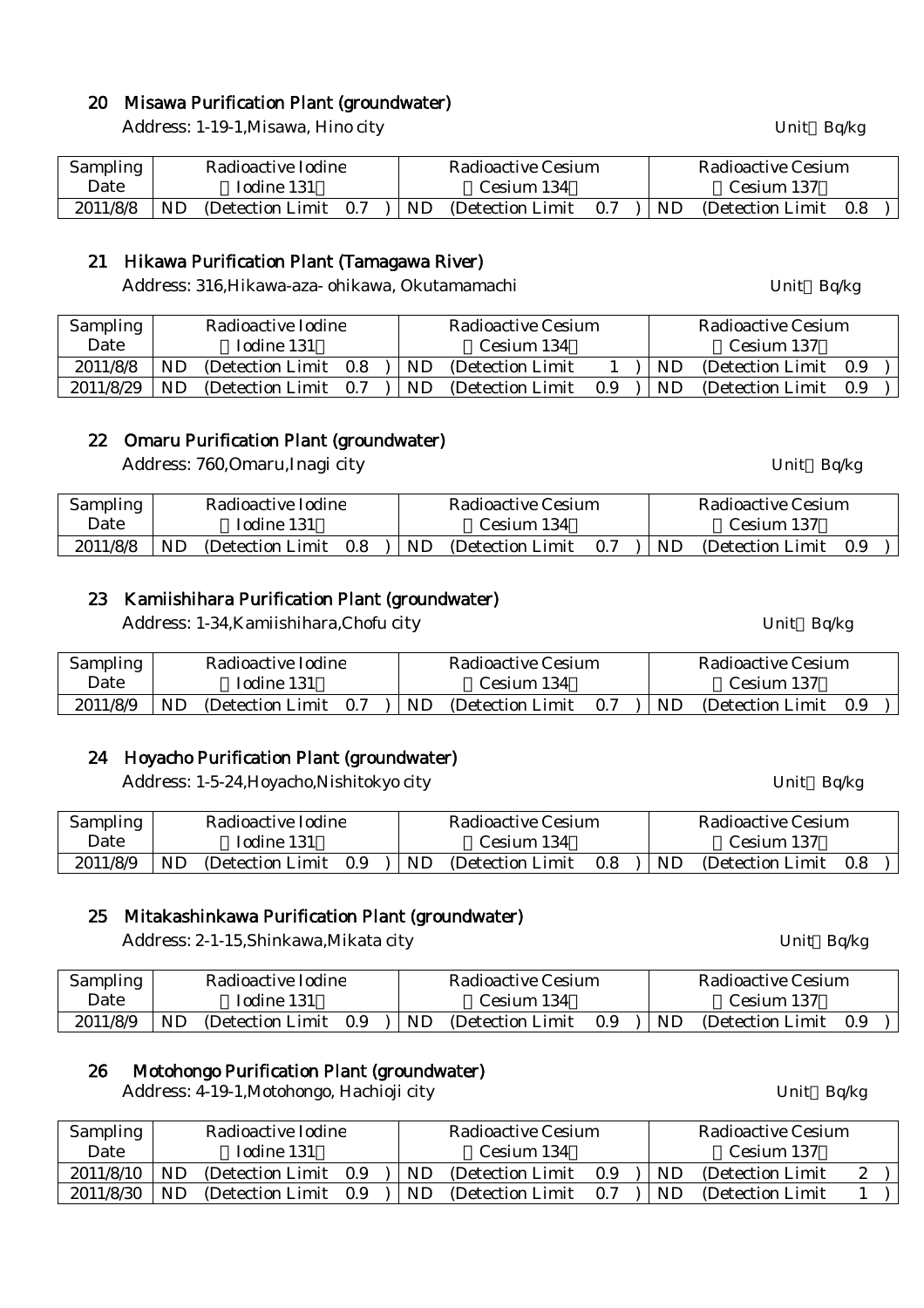# 27 Shibasaki Purification Plant (groundwater)

Address: 1-1-41, Shibasakicho, Tachikawa city Unit Bq/kg

| <b>Sampling</b> |    | Radioactive Iodine<br>Iodine 131 |  |            | Radioactive Cesium |     | Radioactive Cesium |                   |     |  |
|-----------------|----|----------------------------------|--|------------|--------------------|-----|--------------------|-------------------|-----|--|
| Date            |    |                                  |  | Cesium 134 |                    |     | Cesium 137         |                   |     |  |
| 2011/8/10       | ND | (Detection Limit 0.7)            |  | ND         | (Detection Limit)  | 0.7 | ND                 | (Detection Limit) | 0.8 |  |

# 28 Fuchumusashidai Purification Plant (groundwater)

Address: 2-7, Musashidai, Fuchu city Unit Bq/kg

| <b>Sampling</b> |           | Radioactive Iodine |     |     | Radioactive Cesium |     | Radioactive Cesium |     |  |
|-----------------|-----------|--------------------|-----|-----|--------------------|-----|--------------------|-----|--|
| Date            |           | Iodine 131         |     |     | Cesium 134         |     | Cesium 137         |     |  |
| 2011/8/10       | <b>ND</b> | (Detection Limit)  | 0.7 | ND. | (Detection Limit)  | ND. | (Detection Limit)  | 0.9 |  |

## 29 Wakamatsu Purification Plant (groundwater)

Address: 4-10, Wakamatsucho, Fuchu city Unit Bq/kg

| <b>Sampling</b> |           | Radioactive Iodine<br>Iodine 131 |     |            | Radioactive Cesium |     | Radioactive Cesium |                   |     |  |
|-----------------|-----------|----------------------------------|-----|------------|--------------------|-----|--------------------|-------------------|-----|--|
| Date            |           |                                  |     | Cesium 134 |                    |     |                    | Cesium 137        |     |  |
| 2011/8/11       | <b>ND</b> | (Detection Limit)                | 0.8 | ND.        | (Detection Limit)  | 0.8 | ND.                | (Detection Limit) | 0.8 |  |

## 30 Minamisawa Purification Plant (groundwater)

Address: 3-9-21, Minamisawa, Higashikurume city Unit Bq/kg

| <b>Sampling</b> |           | Radioactive Iodine<br>Iodine 131 |  |    | Radioactive Cesium |     |    | Radioactive Cesium |     |  |
|-----------------|-----------|----------------------------------|--|----|--------------------|-----|----|--------------------|-----|--|
| Date            |           |                                  |  |    | Cesium 134         |     |    | Cesium 137         |     |  |
| 2011/8/11       | <b>ND</b> | (Detection Limit 0.7)            |  | ND | (Detection Limit)  | 0.8 | ND | (Detection Limit)  | 0.9 |  |

# 31 Fuchuminamicho Purification Plant (groundwater)

Address: 1-50, Minamicho, Fuchu city **Example 2018** Unit Bq/kg

| <b>Sampling</b> |    | Radioactive Iodine |     |     | Radioactive Cesium |     |     | Radioactive Cesium    |  |
|-----------------|----|--------------------|-----|-----|--------------------|-----|-----|-----------------------|--|
| Date            |    | Iodine 131         |     |     | Cesium 134         |     |     | Cesium 137            |  |
| 2011/8/11       | ND | (Detection Limit)  | 0.7 | ND. | (Detection Limit)  | 0.7 | ND. | (Detection Limit 0.8) |  |

# 32 Kajino Purification Plant (groundwater)

Address: 5-10-33, kajinocho, Koganei city Unit Bq/kg

| Sampling  |    | Radioactive Iodine |     |     | Radioactive Cesium |     |    | Radioactive Cesium |  |
|-----------|----|--------------------|-----|-----|--------------------|-----|----|--------------------|--|
| Date      |    | Todine 131         |     |     | Cesium 134         |     |    | Cesium 137         |  |
| 2011/8/12 | ND | (Detection Limit)  | 0.8 | ND. | (Detection Limit)  | 0.9 | ND | (Detection Limit)  |  |

# 33 Kunitachinaka Purification Plant (groundwater)

Address: 3-8-1, Naka, Kunitachi city **Address: 3-8-1, Naka, Kunitachi city** Unit Bq/kg

| <b>Sampling</b> |     | Radioactive Iodine<br>Iodine 131 |     |     | Radioactive Cesium |     | Radioactive Cesium |                   |     |  |
|-----------------|-----|----------------------------------|-----|-----|--------------------|-----|--------------------|-------------------|-----|--|
| Date            |     |                                  |     |     | Cesium 134         |     |                    | Cesium 137        |     |  |
| 2011/8/12       | ND. | (Detection Limit)                | 0.8 | ND. | (Detection Limit)  | 0.9 | ND.                | (Detection Limit) | 0.9 |  |

# 34 Nishitokyosakaecho Purification Plant (groundwater)

Address: 2-7-6,Sakaecho, Nishitokyo city Unit Bq/kg

Sampling Date Radioactive Iodine Iodine 131 Radioactive Cesium Cesium 134 Radioactive Cesium Cesium 137  $2011/8/12$  ND (Detection Limit 0.8 ) ND (Detection Limit 0.8 ) ND (Detection Limit 0.9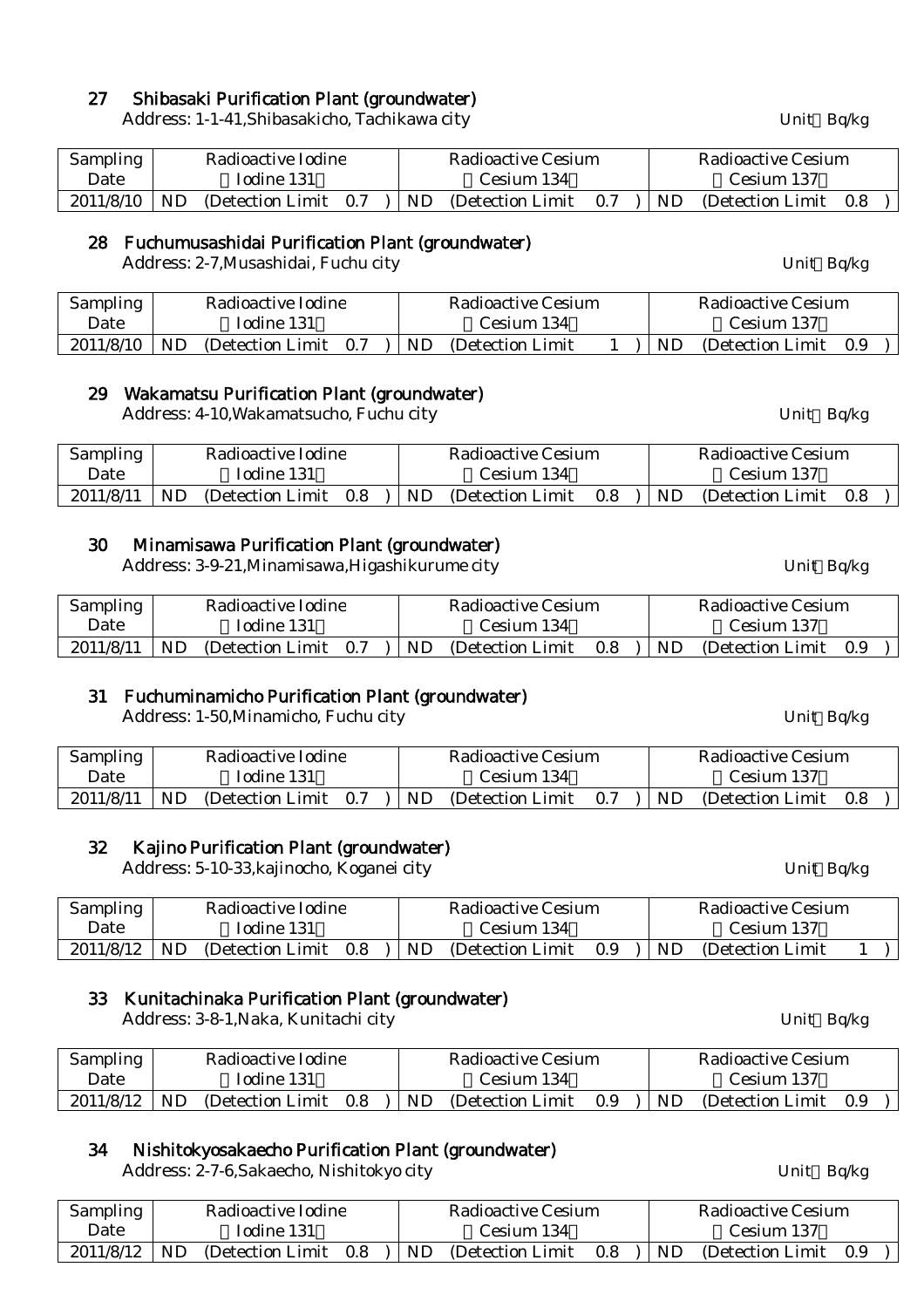# 35 Higashikoigakubo Purification Plant (groundwater)

Address: 2-5-8, Higashikoigakubo, Kokubunji city Vietnam March 2014 Unit Bq/kg

| Sampling  |           | Radioactive Iodine    |            | Radioactive Cesium  |     |  |            | Radioactive Cesium    |  |
|-----------|-----------|-----------------------|------------|---------------------|-----|--|------------|-----------------------|--|
| Date      |           | Iodine 131            | Cesium 134 |                     |     |  | Cesium 137 |                       |  |
| 2011/8/15 | <b>ND</b> | (Detection Limit 0.8) | ND.        | (Detection Limit)   | 0.7 |  | ND         | (Detection Limit 0.9) |  |
| 2011/8/26 | ND.       | (Detection Limit 0.7) |            | ND (Detection Limit | 0.8 |  | ND.        | (Detection Limit 0.8) |  |

## 36 Akatsukicho Purification Plant (groundwater)

Address: 1-7-12, Akatsukicho, Hachioji city Unit Bq/kg

| <b>Sampling</b> |    | Radioactive Iodine<br>Todine 131 |     |  | Radioactive Cesium |                   |     |    | Radioactive Cesium |     |  |
|-----------------|----|----------------------------------|-----|--|--------------------|-------------------|-----|----|--------------------|-----|--|
| Date            |    |                                  |     |  |                    | Cesium 134        |     |    | Cesium 137         |     |  |
| 2011/8/15       | ND | (Detection Limit)                | 0.8 |  | <b>ND</b>          | (Detection Limit) | 0.8 | ND | (Detection Limit)  | 0.9 |  |

# 37 Tokura Purification Plant (Tamagawa River)

Address: 261-2,Tokura, Akiruno city Unit Bq/kg

| <b>Sampling</b> |     | Radioactive Iodine<br>Iodine 131 |  |     | Radioactive Cesium |     |           | Radioactive Cesium |     |  |
|-----------------|-----|----------------------------------|--|-----|--------------------|-----|-----------|--------------------|-----|--|
| Date            |     |                                  |  |     | Cesium 134         |     |           | Cesium 137         |     |  |
| 2011/8/15       | ND. | (Detection Limit 0.7)            |  | ND. | (Detection Limit)  | 0.8 | <b>ND</b> | (Detection Limit)  | 0.8 |  |

## 38 Senkawa Purification Plant (groundwater)

Address: 3-6,Senkawa,Chofu city Unit Bq/kg

| Sampling  |     | Radioactive Iodine<br>Iodine 131 |  |     | Radioactive Cesium |     |     | Radioactive Cesium    |  |  |  |
|-----------|-----|----------------------------------|--|-----|--------------------|-----|-----|-----------------------|--|--|--|
| Date      |     |                                  |  |     | Cesium 134         |     |     | Cesium 137            |  |  |  |
| 2011/8/16 | ND. | (Detection Limit 0.7)            |  | ND. | (Detection Limit)  | 0.7 | ND. | (Detection Limit 0.9) |  |  |  |

# 39 Osakaue Purification Plant (groundwater)

Address: 1-17-11, Osakaue, Hino city Unit Bq/kg

| <b>Sampling</b>  | Radioactive Iodine<br>Iodine 131 |  |  | Radioactive Cesium                                                           |  |  | Radioactive Cesium |  |                          |
|------------------|----------------------------------|--|--|------------------------------------------------------------------------------|--|--|--------------------|--|--------------------------|
| Date             |                                  |  |  | Cesium 134                                                                   |  |  | Cesium 137         |  |                          |
| $2011/8/16$   ND |                                  |  |  | (Detection Limit 0.8 )   ND (Detection Limit 0.7 )   ND (Detection Limit 0.9 |  |  |                    |  | $\overline{\phantom{a}}$ |

# 40 Tachikawasakaecho Purification Plant (groundwater)

Address: 5-38-5, Sakaecho, Tachikawa city Unit Bq/kg

| Sampling  |    | Radioactive Iodine<br>Iodine 131 |     |     | Radioactive Cesium |            |     | Radioactive Cesium |     |  |
|-----------|----|----------------------------------|-----|-----|--------------------|------------|-----|--------------------|-----|--|
| Date      |    |                                  |     |     | Cesium 134         | Cesium 137 |     |                    |     |  |
| 2011/8/16 | ND | (Detection Limit)                | 0.9 | ND. | (Detection Limit)  | 0.8        | ND. | (Detection Limit)  | 0.8 |  |

# 41 Fujimidaiichi Purification Plant (groundwater)

Address: 1-27-12, Fujimicho, Tachikawa city Unit Bq/kg

| Sampling  |           | Radioactive Iodine<br>Iodine 131 |  |            | Radioactive Cesium |     |            | Radioactive Cesium    |  |  |
|-----------|-----------|----------------------------------|--|------------|--------------------|-----|------------|-----------------------|--|--|
| Date      |           |                                  |  | Cesium 134 |                    |     | Cesium 137 |                       |  |  |
| 2011/8/17 | <b>ND</b> | (Detection Limit)                |  | <b>ND</b>  | (Detection Limit)  | 0.9 | ND         | (Detection Limit 0.9) |  |  |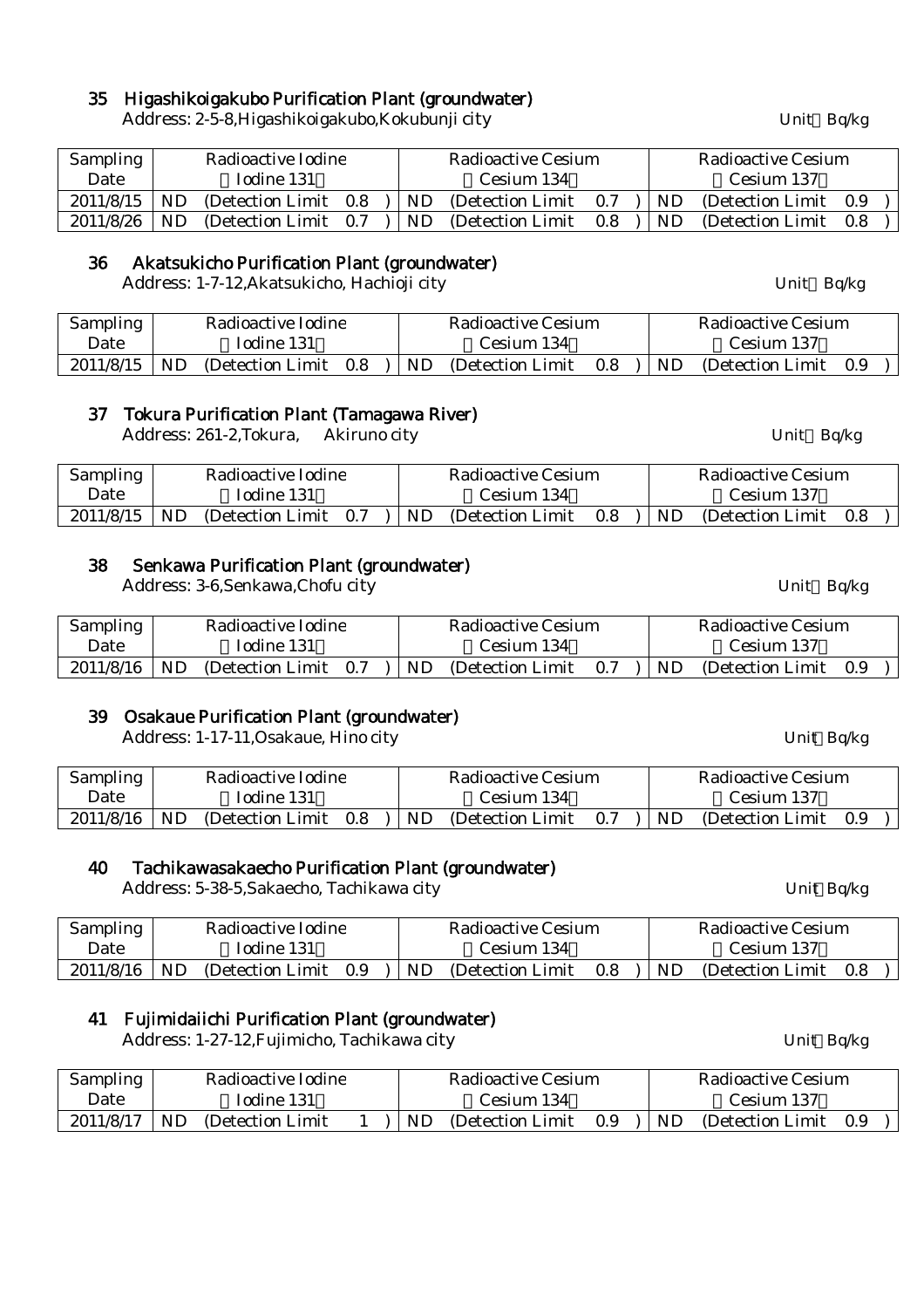## 42 Hinatawada Purification Plant (subsoil water)

Address: 2-370, Hinatawada, Ome city Unit Bq/kg

| Sampling  |           | Radioactive Iodine    |            | Radioactive Cesium    |     |  |            | Radioactive Cesium |               |  |
|-----------|-----------|-----------------------|------------|-----------------------|-----|--|------------|--------------------|---------------|--|
| Date      |           | Iodine 131            | Cesium 134 |                       |     |  | Cesium 137 |                    |               |  |
| 2011/8/17 | <b>ND</b> | (Detection Limit 0.8) | ND.        | (Detection Limit)     | 0.8 |  | ND.        | (Detection Limit)  | 0.9           |  |
| 2011/8/30 | ND.       | (Detection Limit 0.8) | ND.        | (Detection Limit 0.8) |     |  | ND.        | (Detection Limit)  | $0.8^{\circ}$ |  |

### 43 Haramachida Purification Plant (groundwater)

Address: 5-13-3, Haramachida, Machida city Unit Bq/kg

| Sampling  |           | Radioactive Iodine |      |     | Radioactive Cesium |     |            | Radioactive Cesium    |  |  |
|-----------|-----------|--------------------|------|-----|--------------------|-----|------------|-----------------------|--|--|
| Date      |           | Iodine 131         |      |     | Cesium 134         |     | Cesium 137 |                       |  |  |
| 2011/8/17 | ND.       | (Detection Limit)  | -0.6 | ND. | (Detection Limit)  | 0.9 | ND.        | (Detection Limit 0.8) |  |  |
| 2011/8/31 | <b>ND</b> | (Detection Limit)  | 0.8  | ND. | (Detection Limit)  | 0.7 | ND.        | (Detection Limit 0.9) |  |  |

### 44 Noduta Purification Plant (groundwater)

Address: 3398, Nozutamachi, Machida city **Example 2018** Unit Bq/kg

| <b>Sampling</b> |     | Radioactive Iodine |     |            | Radioactive Cesium |     |     | Radioactive Cesium |     |  |
|-----------------|-----|--------------------|-----|------------|--------------------|-----|-----|--------------------|-----|--|
| Date            |     | Iodine 131         |     | Cesium 134 |                    |     |     | Cesium 137         |     |  |
| 2011/8/18       | ND. | (Detection Limit)  | 0.8 | ND.        | (Detection Limit)  | 0.8 | ND. | (Detection Limit)  |     |  |
| 2011/8/31       | ND. | (Detection Limit)  | 0.9 | ND.        | (Detection Limit)  | 0.9 | ND. | (Detection Limit)  | 0.9 |  |

## 45 Fujimidaisan Purification Plant (groundwater)

Address: 6-70, Fujimicho, Tachikawa city Unit Bq/kg

| Sampling | Radioactive Iodine |  | Radioactive Cesium |  | Radioactive Cesium                                                                      |  |
|----------|--------------------|--|--------------------|--|-----------------------------------------------------------------------------------------|--|
| Date     | Iodine 131         |  | Cesium 134         |  | Cesium 137                                                                              |  |
|          |                    |  |                    |  | $2011/8/18$ ND (Detection Limit 0.9 ) ND (Detection Limit 0.8 ) ND (Detection Limit 0.9 |  |

# 46 Himura Purification Plant (Tamagawa River)

Address: 47, Sakai-aza- Himura, Okutamamachi Unit Bq/kg

| <b>Sampling</b> |    | Radioactive Iodine |     |  |     | <b>Radioactive Cesium</b> |     |            | <b>Radioactive Cesium</b> |     |  |
|-----------------|----|--------------------|-----|--|-----|---------------------------|-----|------------|---------------------------|-----|--|
| Date            |    | Iodine 131         |     |  |     | Cesium 134                |     | Cesium 137 |                           |     |  |
| 2011/8/18       | ND | (Detection Limit)  | 0.7 |  | ND. | (Detection Limit)         | 0.7 | ND.        | (Detection Limit)         | 0.8 |  |
| 2011/8/29       | ND | (Detection Limit)  | 0.8 |  | ND. | (Detection Limit)         | 0.9 | <b>ND</b>  | (Detection Limit)         | 0.9 |  |

### 47 Nippara Purification Plant (Tamagawa River)

Address: 1055-5, Nippara-aza- Ogawa, Okutamamachi Vienness: 055-5, Nippara-aza- Ogawa, Okutamamachi

| Sampling       | Radioactive Iodine                           |  | Radioactive Cesium |              | Radioactive Cesium    |  |
|----------------|----------------------------------------------|--|--------------------|--------------|-----------------------|--|
| Date           | Iodine 131                                   |  | Cesium 134         |              | Cesium 137            |  |
| $2011/8/19$ ND | (Detection Limit $0.7$ ) ND (Detection Limit |  |                    | $0.8$ )   ND | (Detection Limit 0.8) |  |

### 48 Minamidaira Purification Plant (groundwater)

Address: 2-24-5, Minamidaira, Hino city Unit Bq/kg

| <b>Sampling</b> | Radioactive Iodine           | Radioactive Cesium                                      | Radioactive Cesium             |  |  |  |
|-----------------|------------------------------|---------------------------------------------------------|--------------------------------|--|--|--|
| Date            | Iodine 131                   | Cesium 134                                              | Cesium 137                     |  |  |  |
| 2011/8/19       | ND.<br>(Detection Limit 0.9) | $\overline{\phantom{a}}$ ND<br>(Detection Limit)<br>0.7 | ND<br>0.9<br>(Detection Limit) |  |  |  |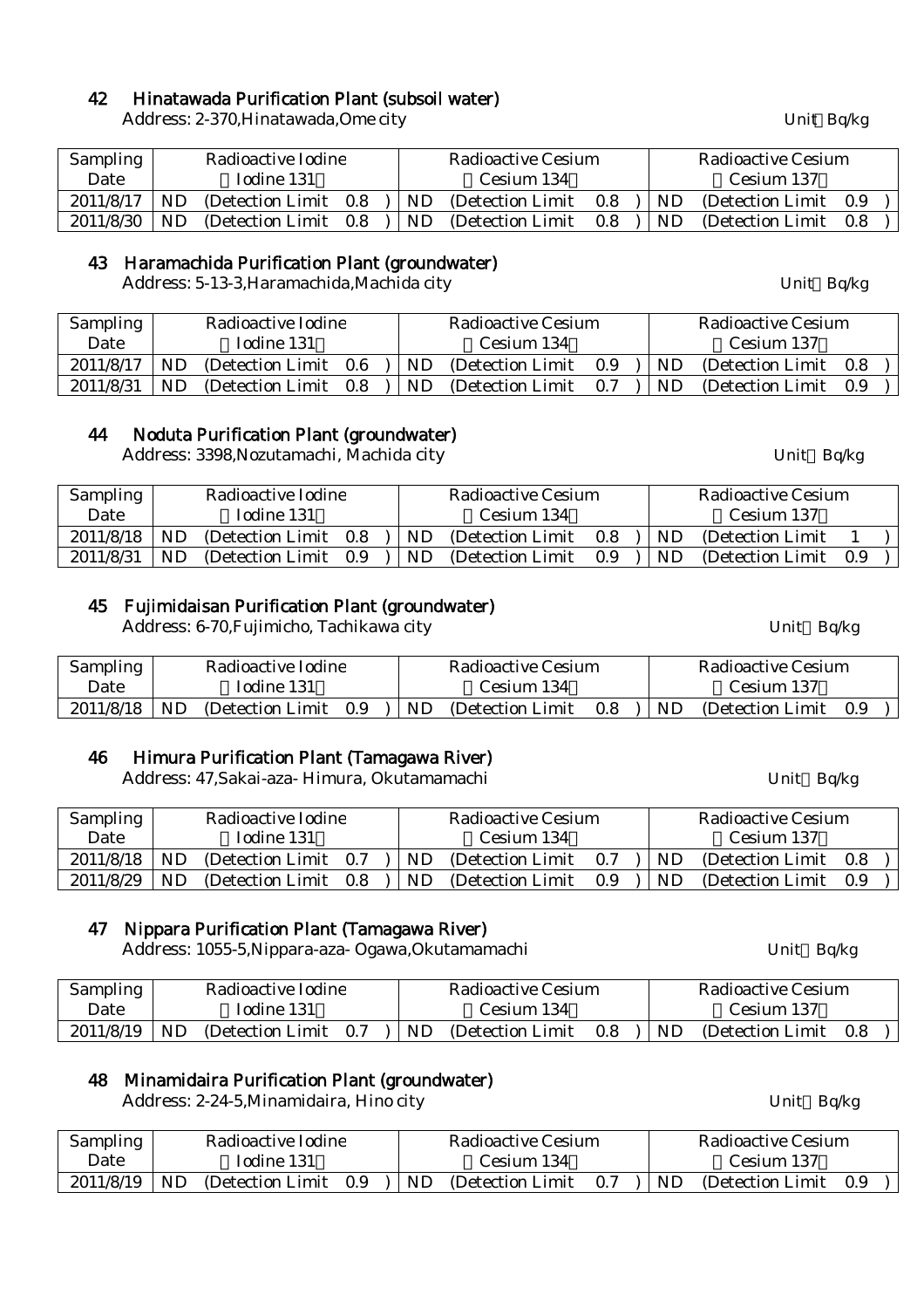# 49 Fukasawa Purification Plant (Tamagawa River)

Address: 560-6,Fukasawa, Akiruno city Unit Bq/kg

| <b>Sampling</b> | Radioactive Iodine |                       |  | Radioactive Cesium |                  |     |     | Radioactive Cesium |     |  |  |
|-----------------|--------------------|-----------------------|--|--------------------|------------------|-----|-----|--------------------|-----|--|--|
| Date            |                    | Iodine 131            |  |                    | Cesium 134       |     |     | Cesium 137         |     |  |  |
| 2011/8/19       | -ND                | (Detection Limit 0.7) |  | $\mathsf{J}$ ND    | (Detection Limit | 0.7 | ND. | (Detection Limit)  | 0.9 |  |  |

#### 50 Sakahama Purification Plant (groundwater)

Address: 816, Sakahama, Inagi city Unit Bq/kg

| Sampling  | Radioactive Iodine |                  |     |  |            | Radioactive Cesium       | Radioactive Cesium |            |                       |  |  |
|-----------|--------------------|------------------|-----|--|------------|--------------------------|--------------------|------------|-----------------------|--|--|
| Date      |                    | Iodine 131       |     |  | Cesium 134 |                          |                    | Cesium 137 |                       |  |  |
| 2011/8/22 | <b>ND</b>          | (Detection Limit | 0.8 |  |            | .   ND (Detection Limit) | 0.8                | ND         | (Detection Limit 0.9) |  |  |

## 51 Otsu Purification Plant (Tamagawa River)

Address: 1464-2, Otsu, Akiruno city Unit Bq/kg

| Sampling  | Radioactive Iodine |                   |     | Radioactive Cesium |                   |     |     | Radioactive Cesium |     |  |  |
|-----------|--------------------|-------------------|-----|--------------------|-------------------|-----|-----|--------------------|-----|--|--|
| Date      |                    | Iodine 131        |     |                    | Cesium 134        |     |     | Cesium 137         |     |  |  |
| 2011/8/22 | ND                 | (Detection Limit) | 0.7 | ND.                | (Detection Limit) | 0.8 | ND. | (Detection Limit)  | 0.9 |  |  |

### 52 Ogochi Purification Plant (Tamagawa River)

Address:1310-10,Tozura-aza-Amefuri,Okutamamachi Unit Bq/kg

| Sampling       | Radioactive Iodine            |  | Radioactive Cesium |  |  |     | Radioactive Cesium    |  |  |  |
|----------------|-------------------------------|--|--------------------|--|--|-----|-----------------------|--|--|--|
| Date           | Iodine 131                    |  | Cesium 134         |  |  |     | Cesium 137            |  |  |  |
| $2011/8/23$ ND | (Detection Limit $0.8$ )   ND |  | (Detection Limit)  |  |  | ND. | (Detection Limit 0.8) |  |  |  |

### 53 Otanba Purification Plant (Tamagawa River)

Address: 498, Otanba-aza-Okunakachaya, Okutamamachi Unit Bq/kg

| <b>Sampling</b> | Radioactive Iodine |                   |     | Radioactive Cesium |                   |     |            | Radioactive Cesium |     |  |  |
|-----------------|--------------------|-------------------|-----|--------------------|-------------------|-----|------------|--------------------|-----|--|--|
| Date            | Iodine 131         |                   |     | Cesium 134         |                   |     | Cesium 137 |                    |     |  |  |
| 2011/8/23       | <b>ND</b>          | (Detection Limit) | 0.7 | ND                 | (Detection Limit) | 0.8 | ND         | (Detection Limit)  | 0.9 |  |  |

### 54 Futamatao Purification Plant (subsoil water)

Address: 5-51-1, Futamatao, Ome city Unit Bq/kg

| <b>Sampling</b> |            | Radioactive Iodine |         |     | Radioactive Cesium | Radioactive Cesium |     |                   |  |  |  |
|-----------------|------------|--------------------|---------|-----|--------------------|--------------------|-----|-------------------|--|--|--|
| Date            | Todine 131 |                    |         |     | Cesium 134         |                    |     | Cesium 137        |  |  |  |
| 2011/8/23       | ND.        | (Detection Limit)  | $0.6\,$ | ND. | (Detection Limit)  | 0.8                | ND. | (Detection Limit) |  |  |  |

# 55 Tanasawa Purification Plant (Tamagawa River)

Address: 583-5, Tanasawa-aza-kashiwanoki, Okutamamachi Unit Bq/kg

| <b>Sampling</b> | Radioactive Iodine |                   |     |  |     | Radioactive Cesium | Radioactive Cesium |     |                       |  |  |  |
|-----------------|--------------------|-------------------|-----|--|-----|--------------------|--------------------|-----|-----------------------|--|--|--|
| Date            |                    | Iodine 131        |     |  |     | Cesium 134         |                    |     | Cesium 137            |  |  |  |
| 2011/8/24       | <b>ND</b>          | (Detection Limit) | 0.8 |  | ND. | (Detection Limit)  | 0.7                | ND. | (Detection Limit 0.9) |  |  |  |